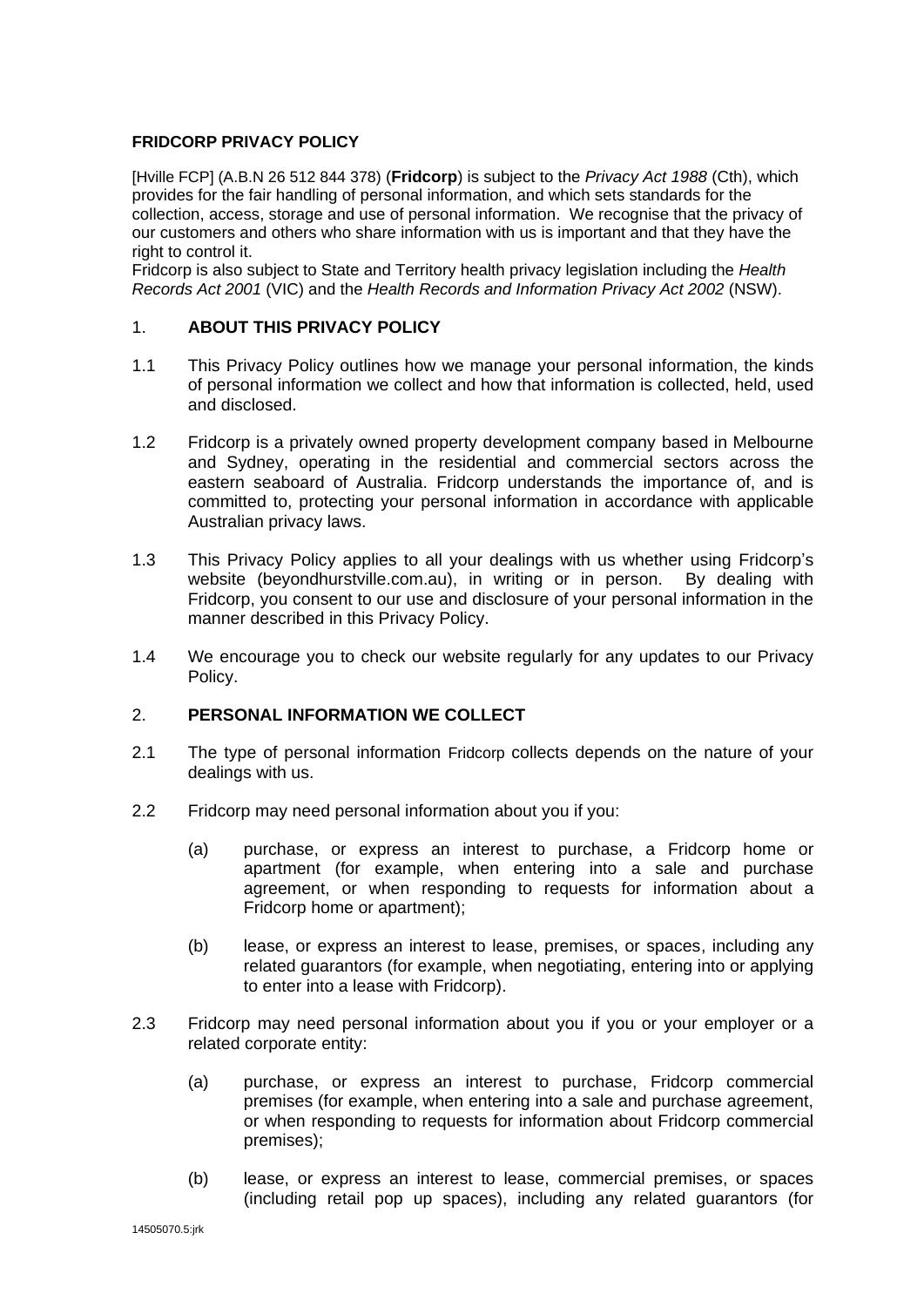example, when negotiating, entering into or applying to enter into a lease with Fridcorp).

In these circumstances the personal information we may need includes your name and contact details and your opinion or preferences about Fridcorp's products, services and staff.

- 2.4 If you are purchasing from us we will need to verify your identity (for example by taking a copy of your passport and driver's licence) and may require information about your financing arrangements and residency status.
- 2.5 If you are acting or are working for someone who is purchasing from us such as a solicitor, conveyancer or financier we may need your name and contact details. Your client is likely to provide us with these details.
- 2.6 If you or your employer provide goods or services to Fridcorp we may need;
	- (a) your contact information such as full name, email-address and phone numbers;
	- (b) your role;
	- (c) IP address;
	- (d) browser and device particulars;
	- (e) any relevant payment or billing information (including bank account details, direct debit, credit card details and billing address);
	- (f) details of your availability;
	- (g) any other personal information that may be relevant to how those goods or services are provided to Fridcorp.
- 2.7 Fridcorp generally does not collect sensitive personal information about an individual. However, in certain circumstances, Fridcorp may collect some sensitive information if it is necessary to allow Fridcorp to deal with the individual and provided the individual has given consent for Fridcorp to do so. For example, if you are purchasing from us and you require us to modify the home or apartment to improve access this may require us to collect sensitive health information from you.
- 2.8 If you apply for a job with us, you may provide us with certain information, including your name, employment and educational background, and other personal information which we may require you to provide, or which you choose to provide to us.
- 2.9 If we receive your personal information from third parties, we will protect it as set out in this Privacy Policy.

# 3. **HOW WE COLLECT PERSONAL INFORMATION**

3.1 How we collect personal information also depends on the nature of your dealings with us.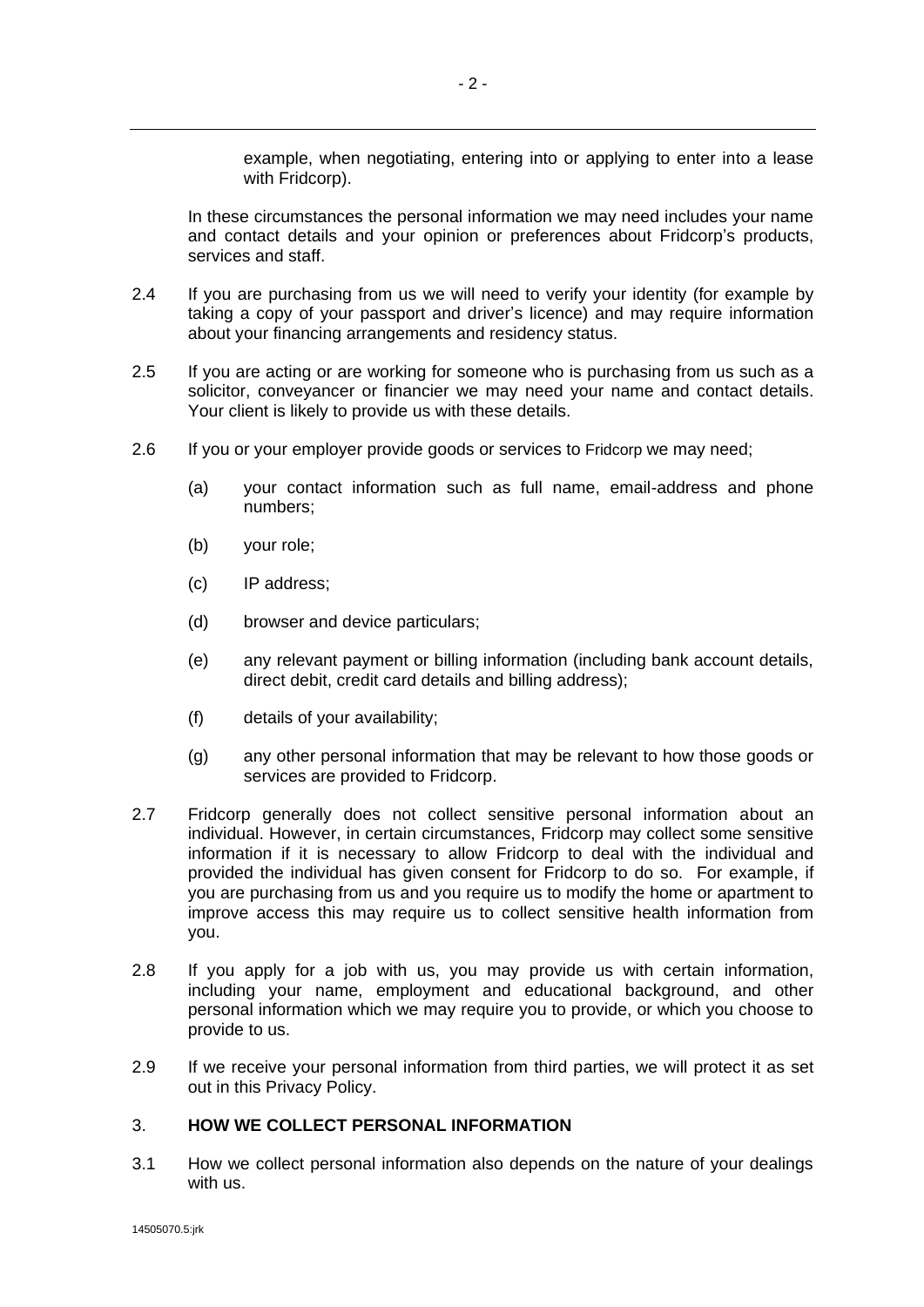- 3.2 We collect personal information directly from you whenever it is reasonable and practical to do so. We may collect personal information from:
	- (a) your agents for example, your solicitor, mortgage broker or financier;
	- (b) third parties if you consent to us contacting them; or
	- (c) if the information is available on a public register..
- 3.3 If you provide goods or services to Fridcorp we collect personal information directly from you whenever it is reasonable and practical to do so. We may collect personal information from third parties nominated by you.
- 3.4 If your employer provides goods or services to Fridcorp we collect personal information directly from you or your employer. We may also collect personal information from third parties nominated by you or your employer.

## 4. **COLLECTING PERSONAL INFORMATION FROM OUR WEBSITE**

- 4.1 Fridcorp collects some information from you when you use our website. Your use of the facilities and services available through our website will determine the amount and type of information which we collect about you. Some of this information will not be personal information because it will not reveal your identity.
- 4.2 While we take great care to protect your personal information on our website, no data transmission over the internet can be guaranteed to be 100% secure. Accordingly, we cannot ensure or warrant the security of any information that you send to us or receive from us online. This is particularly true for information you send to us via email. We have no way of protecting that information until it reaches us. Once we receive your transmission, we make our best effort to ensure its security in our possession.
- 4.3 Our website may contain links/plug-ins to other sites. We are not responsible for the content of, or the privacy practices or policies of, those sites.

#### 5. **USE OF COOKIES**

- 5.1 A cookie is a small message given to your web browser by our web server. The browser stores the message in a text file, and the message is then sent back to the server each time the browser requests a page from the server. We may use cookies to provide us with anonymous aggregate information on how people use our website and to help us to know what they find interesting and useful on our website. We do not store personal information such as email addresses or other details in a cookie.
- 5.2 Most web browsers are set up to accept cookies. If you do not wish to receive cookies, you may be able to change the settings on your web browser to refuse all cookies or to notify you each time a cookie is sent to your computer, giving you the choice whether to accept it or not.

#### 6. **HOW WE USE PERSONAL INFORMATION**

6.1 Generally, how Fridcorp uses personal information will be apparent from the way in which we collect it, or will be disclosed at the time of collection.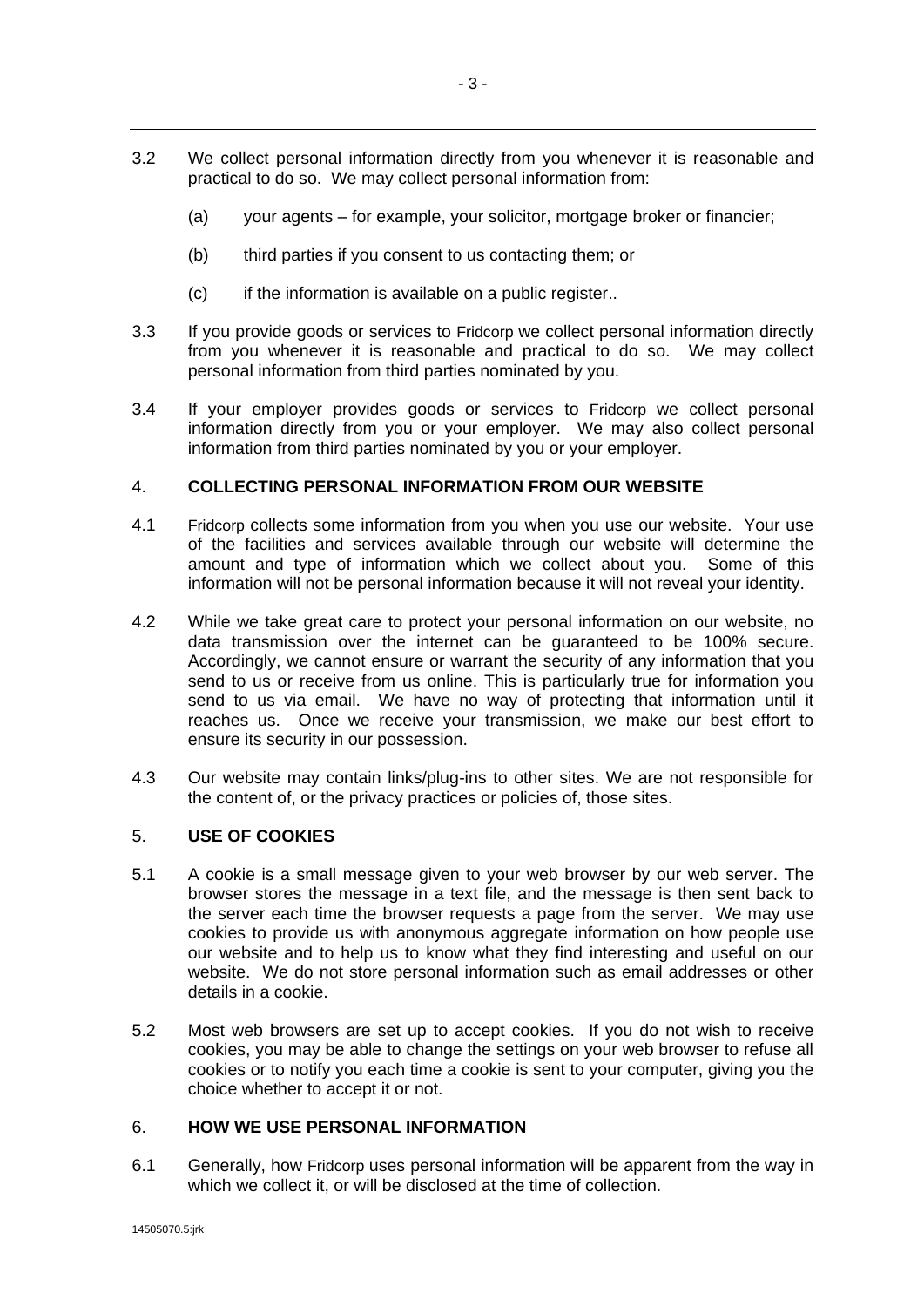- (a) providing you with products or services that have been requested;
- (b) communicating with you;
- (c) assessing the suitability of prospective tenants;
- (d) helping Fridcorp manage and enhance its products and services, including analysing customer feedback and future customer needs;
- (e) providing ongoing information and marketing about products and services to individuals that Fridcorp believes may be interested and where the individual has signed up; and
- (f) complying with regulatory and legal obligations;
- 6.3 If you or your employer provides products or services to Fridcorp, we use information for a range of purposes which include:
	- (a) to allow you to provide us with your products and services, or information regarding your products and services;
	- (b) to communicate and administer our relationship and dealings with you or your employer efficiently.
- 6.4 If you apply for a job with us, we will hold, use and disclose that information solely for the purpose of considering your application. In particular, in considering your application, it may be necessary for us to disclose some of that information to third parties to verify the accuracy of that information. In such circumstances, we will disclose only such information as is reasonably necessary. In considering your application, we may also collect personal information about you from any third parties that you nominate as your referees in your application.

#### 7. **MARKETING**

- 7.1 Fridcorp may send marketing materials to customers or potential customers where Fridcorp has collected the personal information from the individual and the individual would reasonably expect Fridcorp to use the information for that purpose.
- 7.2 The individual's prior consent will be obtained before personal information is used for marketing purposes in situations where:
	- (a) the personal information has been collected from the individual and the individual would not reasonably expect Fridcorp to use the information for that purpose;
	- (b) the personal information has not been collected directly from the individual; or
	- (c) where sensitive information is involved.
- 7.3 If you no longer wish Fridcorp to use your personal information to provide marketing materials, please advise Fridcorp via the relevant method provided in the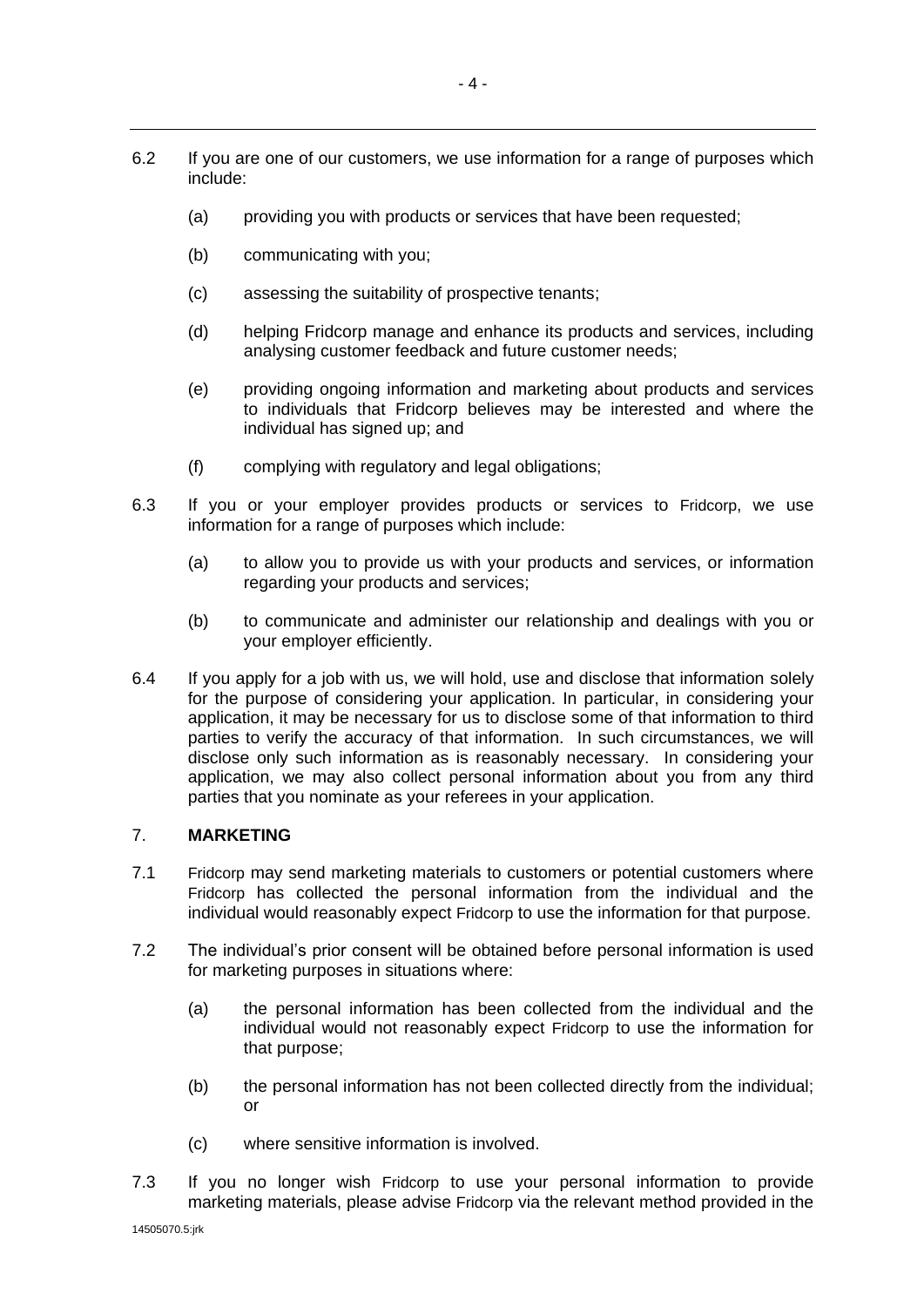electronic marketing message sent to you (e.g. via an 'unsubscribe' link) or write to the Fridcorp Privacy Officer (refer to contact details below).

## 8. **PERSONAL INFORMATION WE DISCLOSE**

- 8.1 In general, we disclose your personal information to others when it is necessary to allow us to use your personal information for one of the reasons described in paragraph 6.
- 8.2 Fridcorp will not sell, rent or lease your personal information to others.
- 8.3 Fridcorp may disclose your information where Fridcorp is authorised or required by law to disclose information to third parties.

## 9. **DISCLOSURE OF PERSONAL INFORMATION OVERSEAS**

9.1 If we disclose your information to third parties who are overseas, it is a condition of that disclosure that the recipient agrees to be bound by this Privacy Policy and comply with the Privacy Act.

## 10. **HOW WE KEEP PERSONAL INFORMATION SECURE**

10.1 Fridcorp is committed to ensuring the security of your personal information. We use secure network links, which are complemented by firewalls, hardware and software encryption technology, password protection, virus protection, restrictions on employee access and other internal procedures in order to safeguard your personal information.

#### 11. **ACCESSING AND CORRECTING YOUR PERSONAL INFORMATION**

- 11.1 You can request access to your personal information by contacting us using the contact information on our website. Before we are able to provide you with access to your personal information, we will require some proof of identity. For most requests, your information will be provided free of charge. However, we may charge a reasonable fee if your request requires a substantial effort by us.
- 11.2 If any of the personal information you have provided to us is inaccurate, out of date or incomplete (for example, if you move or change your phone number), please let us know so that we can update and/or correct your personal information.
- 11.3 If you find any inaccuracies in your personal information, please let us know as soon as you become aware of the inaccuracy.

# 12. **UPDATES TO THIS PRIVACY POLICY**

- 12.1 This Privacy Policy will be reviewed and updated by Fridcorp from time to time. Updated versions of this policy will be published on this website.
- 12.2 The updated Privacy Policy will apply whether or not specific notice of any change has been given.

# 13. **HOW WE DEAL WITH PRIVACY COMPLAINTS**